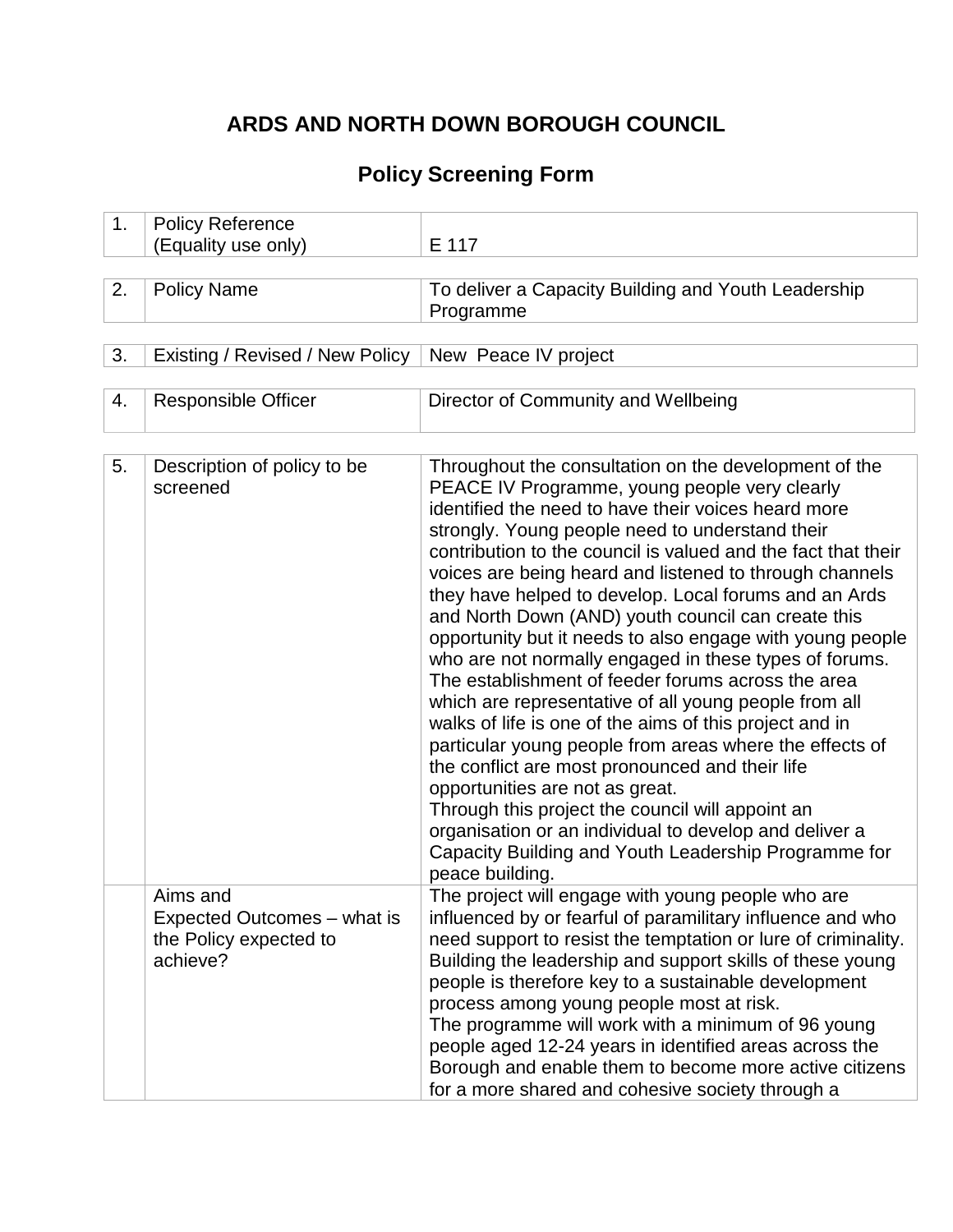|    |                                                                                                                                                       | targeted programme with two elements.<br>A cross community and cross border youth voice<br>programme linked to the creation of 8 cross<br>community youth forums which will connect to the<br>emerging youth council for the area.<br>A mentoring and peer leadership programme<br>working with youth mentors and champions<br>recruited from areas where the visible<br>manifestations of conflict are more pronounced<br>aimed at building greater awareness of cultural<br>diversity and cohesion among young people.<br>The purpose of each forum is to engage and support<br>young people to develop active citizenship skills, so that<br>their voices can be heard. As part of the project each<br>forum will design and deliver an active learning project<br>and will address sensitive issues. A further 5 joint youth<br>forum meetings will be facilitated to develop leadership<br>and citizenship skills so that the young people can<br>connect and contribute to the emerging Ards and North<br>Down (AND) Youth Council. At least 24 youth<br>mentors/champions will be supported from the target<br>areas and the programme will include a cross border<br>residential, a youth conference and 3 insight visits.<br>The programme must link into the Youth Shelters Project<br>in terms of engagement and identification of appropriate<br>safe spaces. |
|----|-------------------------------------------------------------------------------------------------------------------------------------------------------|---------------------------------------------------------------------------------------------------------------------------------------------------------------------------------------------------------------------------------------------------------------------------------------------------------------------------------------------------------------------------------------------------------------------------------------------------------------------------------------------------------------------------------------------------------------------------------------------------------------------------------------------------------------------------------------------------------------------------------------------------------------------------------------------------------------------------------------------------------------------------------------------------------------------------------------------------------------------------------------------------------------------------------------------------------------------------------------------------------------------------------------------------------------------------------------------------------------------------------------------------------------------------------------------------------------------------------------------------------------------------|
| 6. | Section 75 categories which<br>might be expected to benefit<br>and how they may benefit.                                                              | All Section 75 categories are expected to benefit.<br>However, as the project is within the theme of children<br>and young people it will specifically target children and<br>young people, aged 12-24 years, from as broad a range<br>of multidimensional categories. Working with this age<br>group also influences people as the young people<br>engage, share and learn.                                                                                                                                                                                                                                                                                                                                                                                                                                                                                                                                                                                                                                                                                                                                                                                                                                                                                                                                                                                              |
|    |                                                                                                                                                       |                                                                                                                                                                                                                                                                                                                                                                                                                                                                                                                                                                                                                                                                                                                                                                                                                                                                                                                                                                                                                                                                                                                                                                                                                                                                                                                                                                           |
| 7. | Factors which could contribute<br>to / detract from the intended<br>aims / outcomes of the Policy<br>when being implemented                           | If the project is not delivered as intended.                                                                                                                                                                                                                                                                                                                                                                                                                                                                                                                                                                                                                                                                                                                                                                                                                                                                                                                                                                                                                                                                                                                                                                                                                                                                                                                              |
| 8. | The main stakeholders on                                                                                                                              |                                                                                                                                                                                                                                                                                                                                                                                                                                                                                                                                                                                                                                                                                                                                                                                                                                                                                                                                                                                                                                                                                                                                                                                                                                                                                                                                                                           |
|    | whom the policy will impact.<br>For example, Employees,<br><b>Potential Service Users and</b><br><b>Community Groups</b><br>Consider the internal and | PEACE IV Partnership, SEUPB, Council, Elected<br>Members, Council officers, delivery partners, schools,<br>Education Authority, PSNI, local community groups, youth<br>forums.                                                                                                                                                                                                                                                                                                                                                                                                                                                                                                                                                                                                                                                                                                                                                                                                                                                                                                                                                                                                                                                                                                                                                                                            |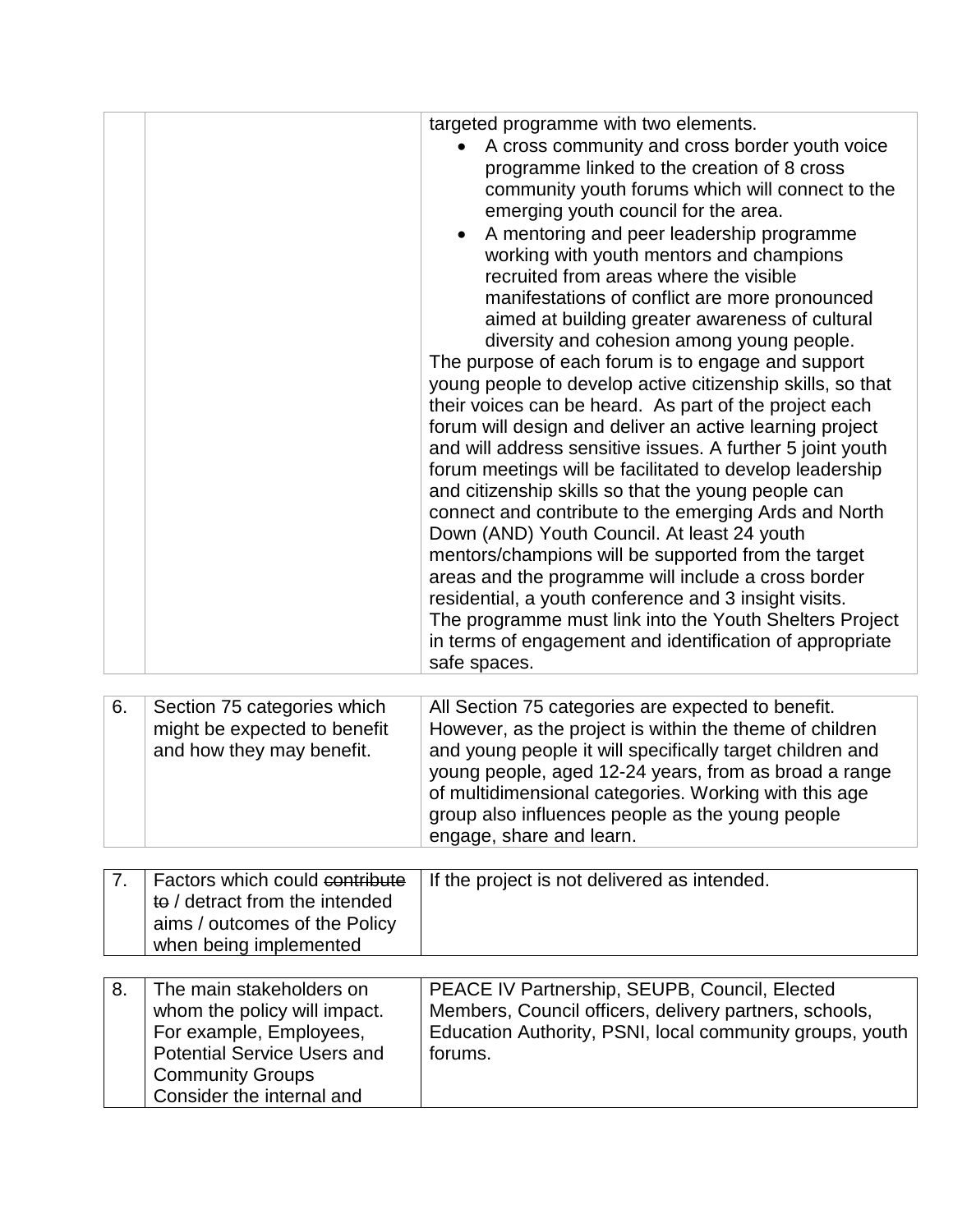| external impacts (either actual |  |
|---------------------------------|--|
| or potential) and comment, or   |  |
| list, information where         |  |
| appropriate                     |  |

| 9. | Please provide details of other policies which have a bearing on this one. |                             |  |
|----|----------------------------------------------------------------------------|-----------------------------|--|
|    | Policies:                                                                  | Owned by:                   |  |
|    | E 14 Sustainability and Environmental Policy                               |                             |  |
|    | E 15 Ards and North Down Borough Council - Corporate                       | Ards and North Down Borough |  |
|    | Plan                                                                       | Council                     |  |
|    | E 16 Good Relations Strategy and Action Plan                               |                             |  |
|    | E 19 PCSP Strategy                                                         |                             |  |
|    | E 22 Community Development Service Delivery                                |                             |  |
|    | E 56 Ards and North Down Rural Partnership Interim                         |                             |  |
|    | <b>Rural Development Strategy</b>                                          |                             |  |
|    | E 82 Ards and North Down Borough Council Peace IV                          |                             |  |
|    | Plan 2014-2020                                                             |                             |  |
|    | E 92 Review of Data Protection Act                                         |                             |  |
|    | E 110 Peace IV Action Plan Projects 2017 award                             |                             |  |
|    |                                                                            |                             |  |

| 10. | Available evidence (quantitative and qualitative) considered as important to encourage |                                                                     |  |
|-----|----------------------------------------------------------------------------------------|---------------------------------------------------------------------|--|
|     | completion in relation to:                                                             |                                                                     |  |
|     | <b>Religious Belief</b>                                                                | Ards and North Down Borough Council data that is available for      |  |
|     | <b>Political Opinion</b>                                                               | the Electoral Ward areas providing a profile of residents.          |  |
|     | <b>Racial Group</b>                                                                    | In particular data on age profile of the Borough and age profile in |  |
|     | Age                                                                                    | each electoral ward scrutinized for those areas where               |  |
|     | <b>Marital Status</b>                                                                  | paramilitary involvement is reported or has the potential to        |  |
|     | Sexual orientation                                                                     | occur.                                                              |  |
|     | Men & Women                                                                            | Data on PEACE funding to both legacy councils and the Section       |  |
|     | generally                                                                              | 75 data available on the recipients of funding and the              |  |
|     | <b>Disability</b>                                                                      | unsuccessful applicants for funding.                                |  |
|     | Dependents                                                                             | NISRA and NINIS Borough profile data on all areas where             |  |
|     |                                                                                        | funding has been made available and where no funding has            |  |
|     |                                                                                        | been made available.                                                |  |
|     |                                                                                        | Ards and North Down Good Relations Strategy 2015-2018.              |  |
|     |                                                                                        | Ards and North Down Policing and Community Safety Strategy          |  |
|     |                                                                                        | 2015-2018                                                           |  |

| 11.1 | Based on data previously provided what are the needs, experiences and priorities for each    |                                                                     |  |
|------|----------------------------------------------------------------------------------------------|---------------------------------------------------------------------|--|
|      | of the following categories, in relation to this policy/decision?                            |                                                                     |  |
|      | All Peace IV project parties will be monitored in relation to the<br><b>Religious Belief</b> |                                                                     |  |
|      | <b>Political Opinion</b>                                                                     | applicants and participants in relation to each of the nine Section |  |
|      | <b>Racial Group</b>                                                                          | 75 categories. Peace IV needs and priorities are detailed in the    |  |
|      | Age                                                                                          | Ards and North Down Peace IV Plan.                                  |  |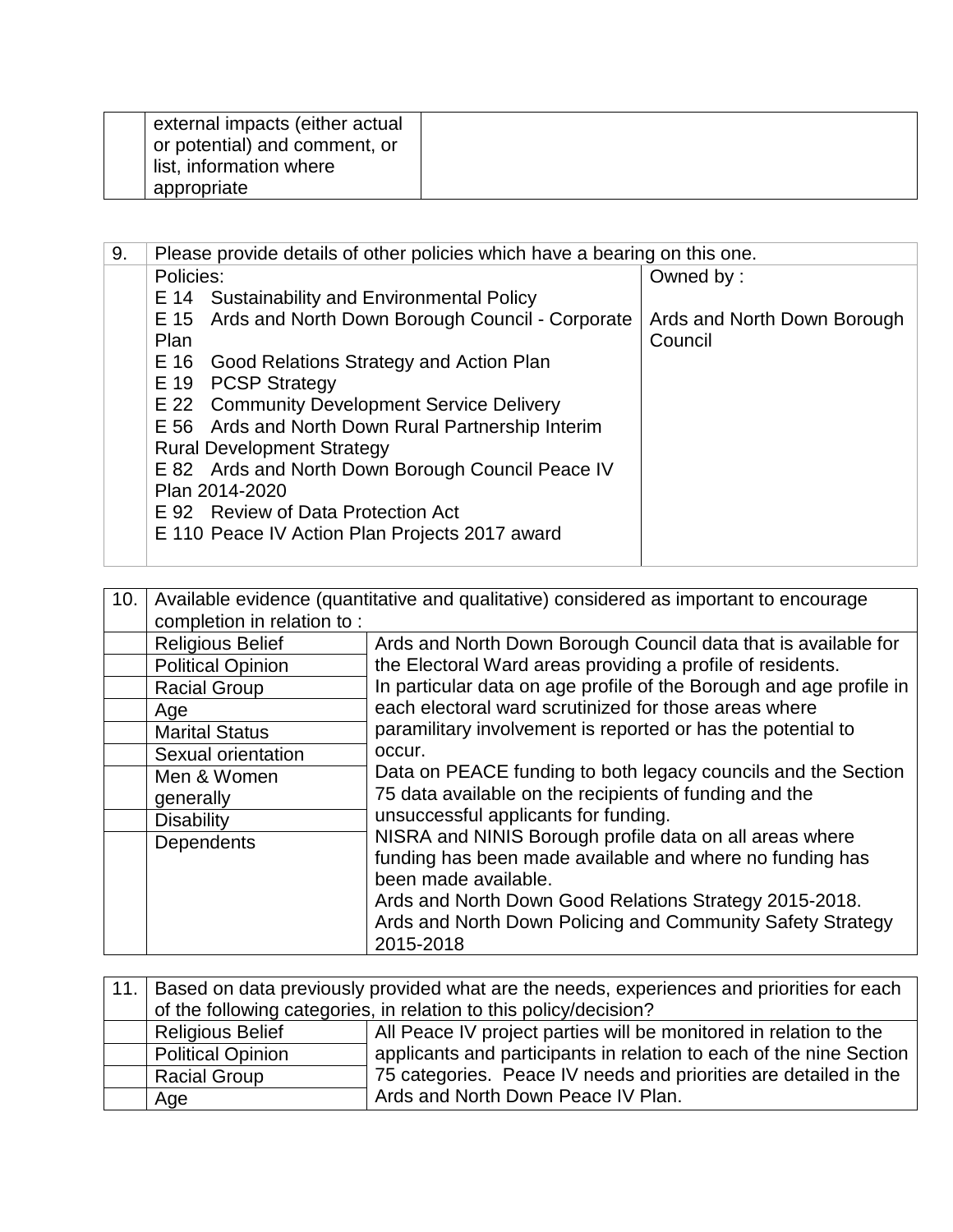| <b>Marital Status</b> |                    | This project will monitor children and young people participants  |
|-----------------------|--------------------|-------------------------------------------------------------------|
|                       | Sexual orientation | in particular aged 12-24 years in relation to their multi         |
| Men & Women           |                    | dimensions and monitor the leaders of projects also.              |
| generally             |                    | This data will provide a comparison locally and regionally as to  |
| <b>Disability</b>     |                    | the range of multidimensional individuals who have accessed       |
| <b>Dependents</b>     |                    | and completed the projects.                                       |
|                       |                    | Ongoing monitoring and evaluation of projects will also provide   |
|                       |                    | relevant qualitative data that will be integrated and independent |
|                       |                    | of the project.                                                   |

## **Does this Policy require an Equality Impact Assessment?**

| What is the likely impact on equality of opportunity for each of the Section 75 categories? |                                            |                  |
|---------------------------------------------------------------------------------------------|--------------------------------------------|------------------|
|                                                                                             | Detail of Impact                           | Level of Impact  |
|                                                                                             |                                            | Minor/Major/None |
| <b>Religious Belief</b>                                                                     | This project will build capacity and       | Major            |
| <b>Political Opinion</b>                                                                    | leadership skills amongst all              |                  |
| <b>Racial Group</b>                                                                         | participants and provide leaders of the    |                  |
| Age                                                                                         | projects with insight and evidence of      |                  |
| <b>Marital Status</b>                                                                       | issues that require to be addressed.       |                  |
| Sexual orientation                                                                          | It will particularly focus on children and |                  |
| Men & Women                                                                                 | young people aged 12-24 years, each        |                  |
| generally                                                                                   | with their unique multi dimension.         |                  |
| <b>Disability</b>                                                                           |                                            |                  |
| <b>Dependents</b>                                                                           |                                            |                  |

| 2. | Are there opportunities to better promote equality of opportunity for people within the<br>Section 75 equality categories? |                                                     |                                                          |
|----|----------------------------------------------------------------------------------------------------------------------------|-----------------------------------------------------|----------------------------------------------------------|
|    |                                                                                                                            | If "Yes", provide details                           | If "No", provide details                                 |
|    | <b>Religious Belief</b>                                                                                                    | No, as this project is to develop and enhance youth |                                                          |
|    | <b>Political Opinion</b>                                                                                                   |                                                     | capacity and breadth of knowledge and provide a youth    |
|    | <b>Racial Group</b>                                                                                                        |                                                     | forum for children and young people aged 12-24 years     |
|    | Age                                                                                                                        |                                                     | taking into consideration their multidimensional profile |
|    | <b>Marital Status</b>                                                                                                      | and the need for them to be aware of the needs of   |                                                          |
|    | Sexual orientation                                                                                                         | individuals and their profiles, cultures and some   |                                                          |
|    | Men & Women generally                                                                                                      | dimensions whilst others remain hidden.             |                                                          |
|    | <b>Disability</b>                                                                                                          |                                                     |                                                          |
|    | <b>Dependents</b>                                                                                                          |                                                     |                                                          |

| 3.                                                                                      | To what extent is the Policy likely to impact on Good Relations between people of different<br>religious belief, political opinion or racial group? |                                                  |                  |
|-----------------------------------------------------------------------------------------|-----------------------------------------------------------------------------------------------------------------------------------------------------|--------------------------------------------------|------------------|
|                                                                                         |                                                                                                                                                     | Details of Impact                                | Level of Impact  |
|                                                                                         |                                                                                                                                                     |                                                  | Minor/Major/None |
|                                                                                         | <b>Religious Belief</b>                                                                                                                             | Major This project will address issues where the |                  |
| individuals, particularly from TSN areas who are fearful or<br><b>Political Opinion</b> |                                                                                                                                                     |                                                  |                  |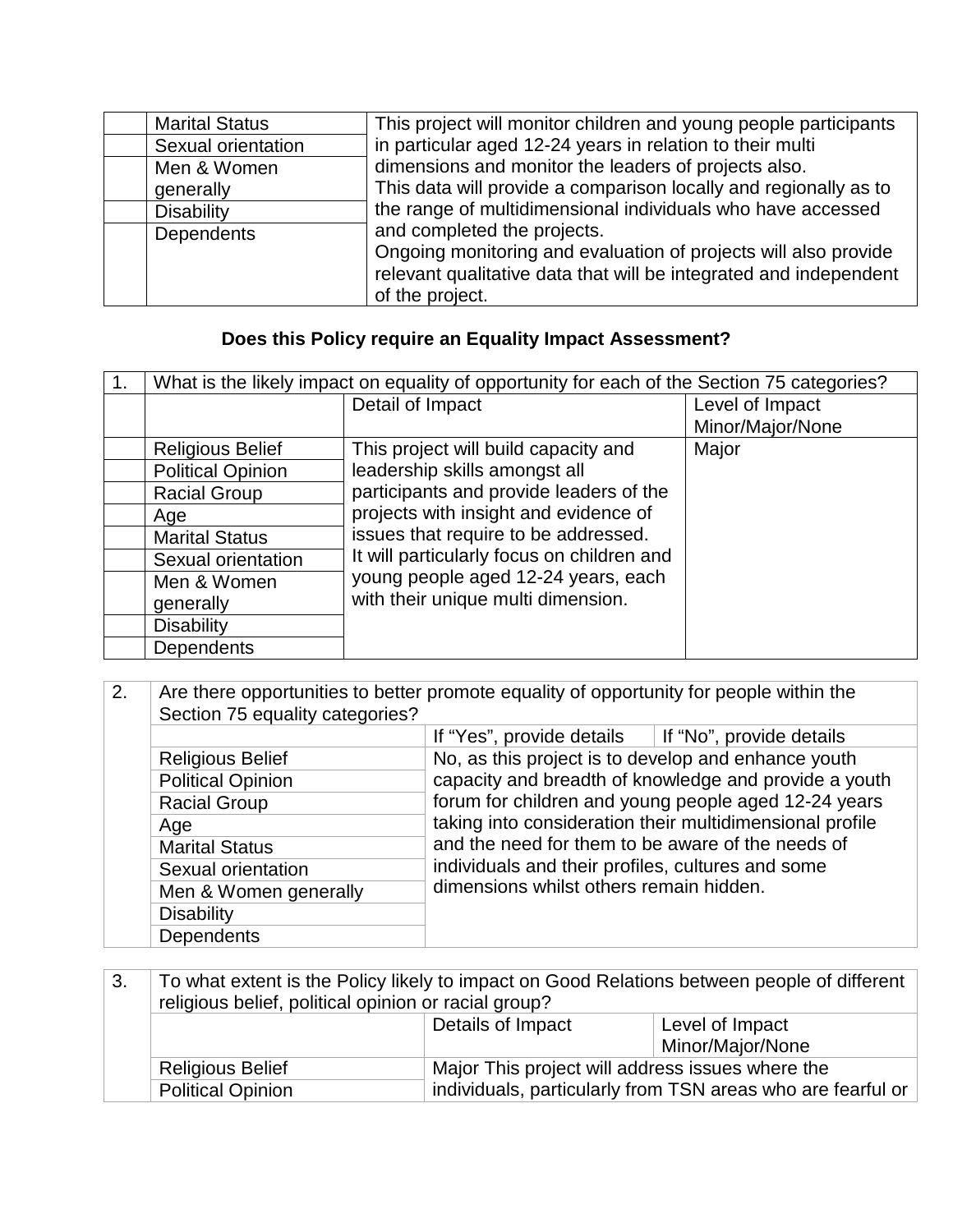| <b>Racial Group</b> | influenced by paramilitary activities may address these |
|---------------------|---------------------------------------------------------|
|                     | concerns.                                               |
|                     |                                                         |

| $-4.$                                                               | Are there opportunities to better promote Good Relations between people of different<br>religious belief, political opinion or racial group? |  |  |
|---------------------------------------------------------------------|----------------------------------------------------------------------------------------------------------------------------------------------|--|--|
|                                                                     | If "Yes" provide details<br>If "No" provide details                                                                                          |  |  |
|                                                                     | No as the project is based on the promotion of good<br><b>Religious Belief</b>                                                               |  |  |
| relations, tolerance and understanding.<br><b>Political Opinion</b> |                                                                                                                                              |  |  |
|                                                                     | <b>Racial Group</b>                                                                                                                          |  |  |

### **Additional Considerations**

| Multiple Identity<br>Considerations | Details of Impact or potential impact (Positive/Negative)     |
|-------------------------------------|---------------------------------------------------------------|
| Are there any potential impacts     | This project will impact on a broad range of individuals      |
| of the policy decision on           | and groups of single and multiple identity dimensions.        |
| people with multiple identities?    | Although it focuses on children and young people their        |
| (e.g. disabled minority ethnic      | involvement in the project will influence many multiple       |
| persons)                            | dimensions as they learn and share their experiences.         |
| Where appropriate provide           | These will include people of different religious belief or no |
| details of data on the impact of    | religious belief with different political opinion. The range  |
| the policy on people with           | of needs of participants has been considered following        |
| multiple identities.                | intensive consultation and building on previous successful    |
| Specify relevant Section 75         | programmes to ensure each project is inclusive of all         |
| categories concerned.               | multiple identities.                                          |

### **Disability Discrimination Order (NI) 2006**

| Does this proposed policy<br>provide an opportunity to:                                                                           | Yes / No | Explain your reasoning:                                                                                                                                                                                                                                                                                                                                                                                                                                           |
|-----------------------------------------------------------------------------------------------------------------------------------|----------|-------------------------------------------------------------------------------------------------------------------------------------------------------------------------------------------------------------------------------------------------------------------------------------------------------------------------------------------------------------------------------------------------------------------------------------------------------------------|
| better promote positive<br>attitudes towards disabled<br>people<br>increase participation by<br>disabled people in public<br>life | Yes      | Access to all information about the<br>programmes will be made widely available<br>and alternative formats will be produced<br>where a need is identified.<br>All projects and activities will ensure that<br>reasonable adjustments are made where<br>requested to ensure access to trainings,<br>meetings, events and any other<br>arrangements are accessible and that<br>attendance and participation of those with<br>a disability or carers are encouraged. |

Monitoring Arrangements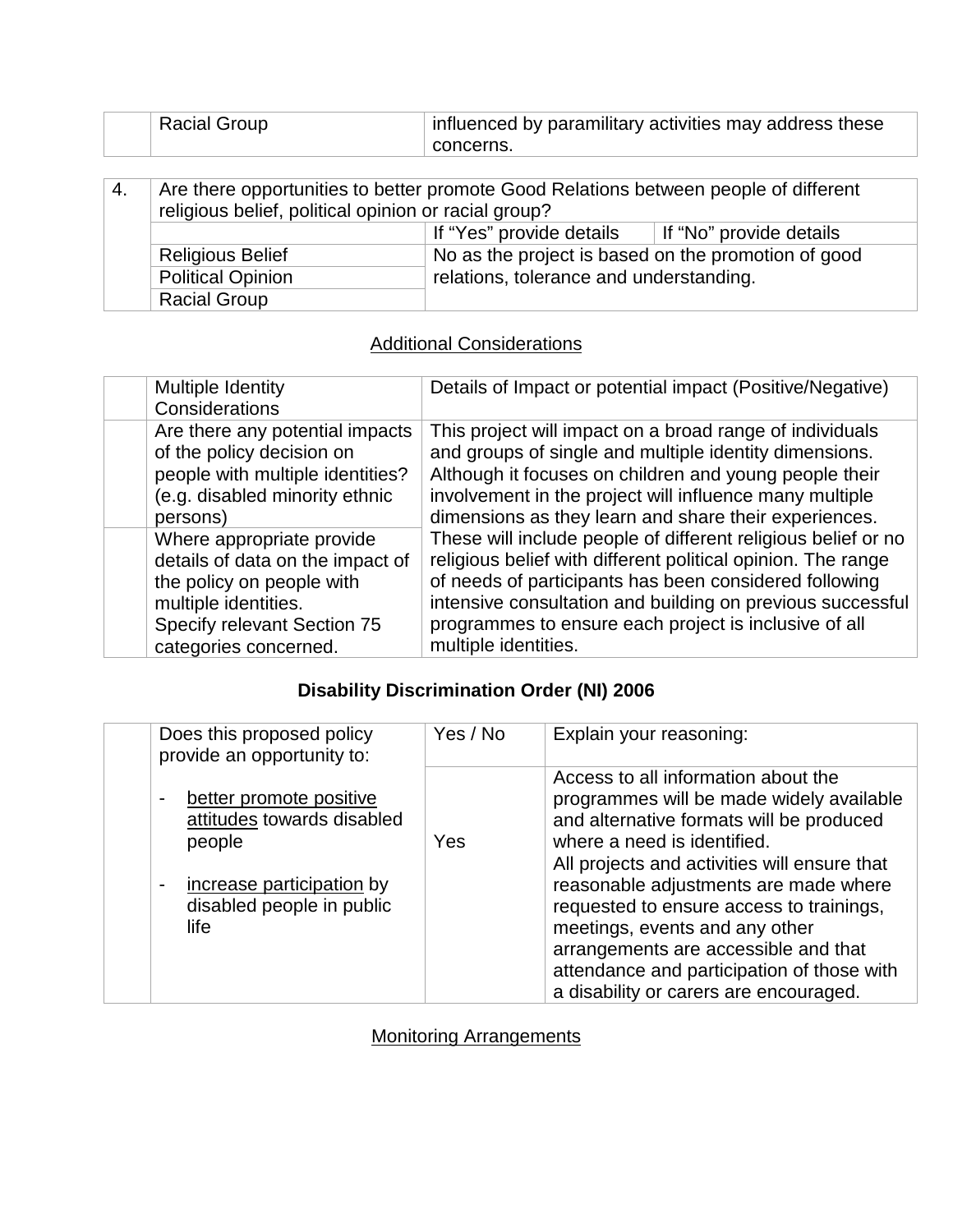Section 75 places a requirement on the Council to have equality monitoring arrangements in place in order to assess the impact of policies and services, help identify barriers to fair participation and to better promote equality of opportunity.

| Outline what data you could<br>collect in the future in order to<br>monitor the impact of this<br>policy / decision on equality,<br>good relations and disability<br>duties | Monitoring of each project will be undertaken through<br>monthly update reports on results and outputs by the<br>successful tenderer to the PEACE IV Partnership. It will<br>include data on participants, numbers, gender,<br>community background of participants, type and number<br>of activities, what was learned, what cross community or<br>cross border activity was undertaken, communications<br>activity together with a financial summary detailing<br>proposed against actual expenditure with explained<br>differences<br>Data collect will include:<br>an equality / registration form per participant<br>registration/ attendance sheets for events<br>information on establishing baseline data where<br>data is not currently available, based on the expected<br>results of their projects e.g.; an entry questionnaire and<br>an exit questionnaire |
|-----------------------------------------------------------------------------------------------------------------------------------------------------------------------------|--------------------------------------------------------------------------------------------------------------------------------------------------------------------------------------------------------------------------------------------------------------------------------------------------------------------------------------------------------------------------------------------------------------------------------------------------------------------------------------------------------------------------------------------------------------------------------------------------------------------------------------------------------------------------------------------------------------------------------------------------------------------------------------------------------------------------------------------------------------------------|
|                                                                                                                                                                             | The successful tenderer will establish a baseline for the<br>achievement of the targets detailed for this project which<br>are:                                                                                                                                                                                                                                                                                                                                                                                                                                                                                                                                                                                                                                                                                                                                          |
|                                                                                                                                                                             | Increase in the % of children and young people<br>participants with new friendships with someone from a<br>different community background - Target 20% increase<br>Increase in the % of participants who are likely to<br>get more engaged in the community as a result of<br>participation on the programme - Target 40% increase<br>Increase in the % of participants with an increase<br>in confidence to engage with others from a different<br>community background - target 30% increase<br>Increase in the % of young people who think their<br>leadership skills have improved - Target 50%<br>Increase in the % of children and young people<br>with a greater respect for others of a different community<br>background - target 15% increase<br>Increase in the % of children and young people<br>who socialise with someone from a different community       |
|                                                                                                                                                                             | background - very often and sometimes - Target<br>increase 7% and 4% increase<br>Increase in the % of 16-year-old participants in the<br>Ards and North Down area who think relations between<br>Protestants and Catholics are better that they were 5                                                                                                                                                                                                                                                                                                                                                                                                                                                                                                                                                                                                                   |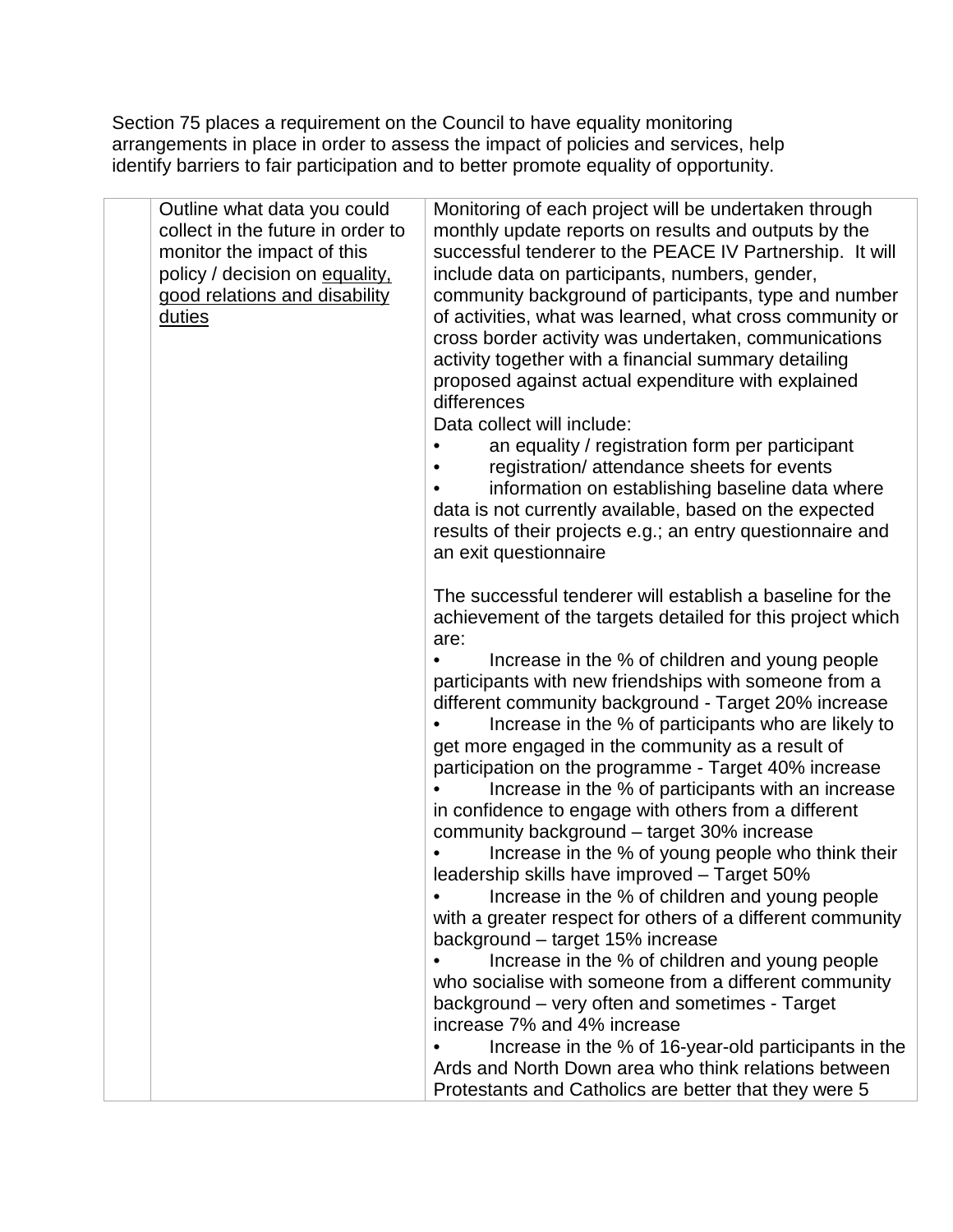| years ago- target 5%                                  |
|-------------------------------------------------------|
| An increase in the % of 16-year-old participants      |
| who think that relations between Protestant and       |
| Catholics will be better in 5 years' time – target 7% |

#### Consideration of Human Rights

The Human Rights Act 1998 brings the European Convention on Human Rights (ECHR) into UK and, therefore, Northern Ireland. Indicate below any potential *adverse impacts* that the policy / decision may have in relation to human rights issues

| Right to Life                                | Article 2  |        |
|----------------------------------------------|------------|--------|
| Prohibition to torture, inhuman or degrading | Article 3  |        |
| treatment                                    |            |        |
| Prohibition of slavery and forced labour     | Article 4  |        |
| <b>Right to Liberty and Security</b>         | Article 5  |        |
| Right to a Fair and Public Trial             | Article 6  |        |
| Right to no punishment without due legal     | Article 7  |        |
| process                                      |            |        |
| Right to respect for private and family      | Article 8  |        |
| life, home and correspondence                |            |        |
| Right to freedom of thought, conscience and  | Article 9  | $\Box$ |
| religion                                     |            |        |
| Right to freedom of Expression               | Article 10 |        |
| Right to freedom of peaceful assembly and    | Article 11 |        |
| association                                  |            |        |
| Right to marry and found a family            | Article 12 |        |
| The prohibition on discrimination            | Article 14 |        |
| Protection of property and enjoyment of      | Protocol 1 |        |
| possessions                                  | Article 1  |        |
| Right to education                           | Protocol 1 |        |
|                                              | Article 2  |        |
| Right to free and secret election            | Protocol 1 |        |
|                                              | Article 3  |        |

| Please explain any adverse<br>impacts on human rights that<br>you have identified?                         |  |
|------------------------------------------------------------------------------------------------------------|--|
| Please indicate any ways in<br>which you consider the policy<br>positively promotes Human<br><b>Rights</b> |  |

I can confirm that the proposed policy / decision have been screened for:-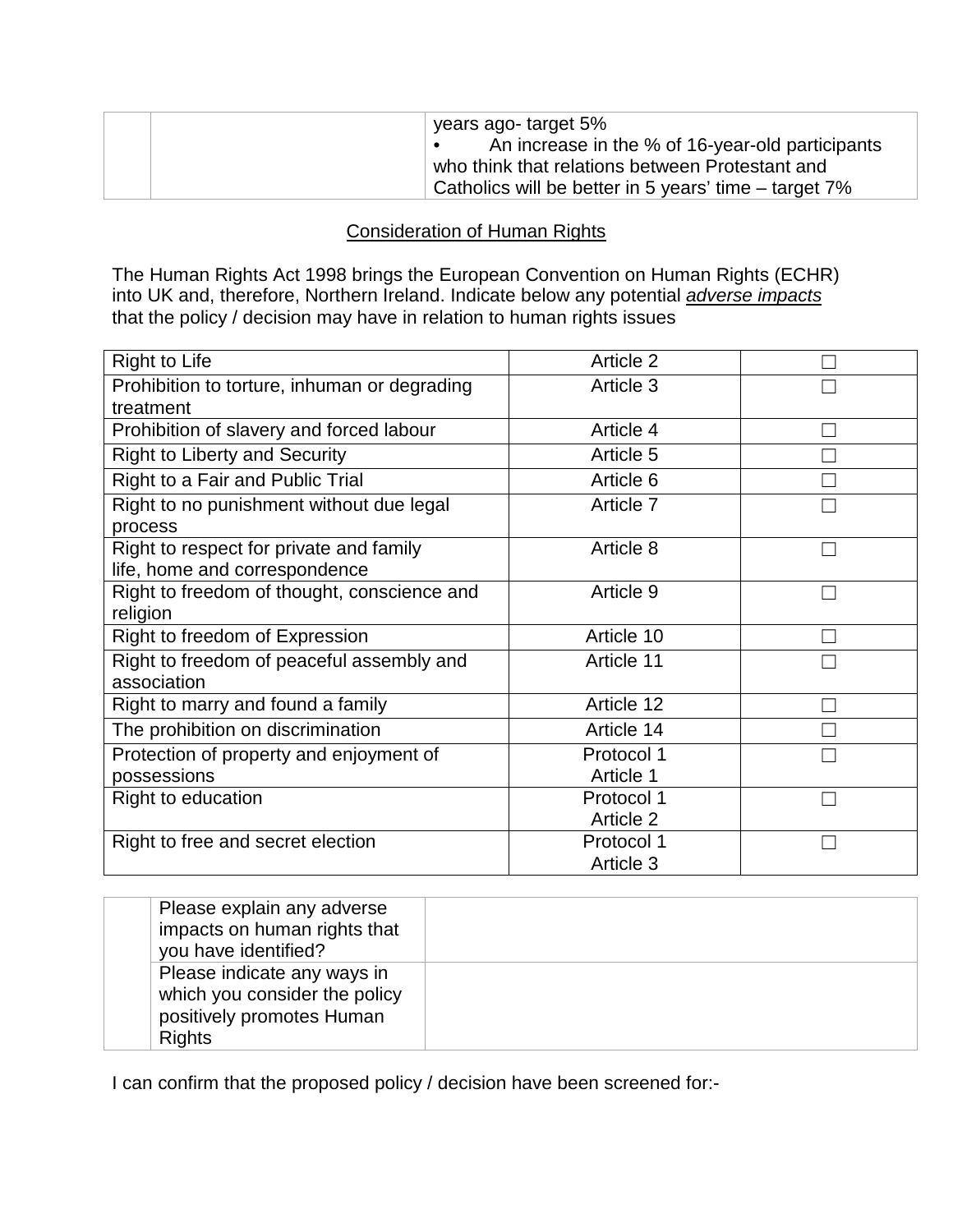| Equality of opportunity and good relations |  |
|--------------------------------------------|--|
| Disabilities duties; and                   |  |
| <sup>1</sup> Human rights issues           |  |

On the basis of the answers to the screening questions, I recommend that this policy / decision is:-

| Screened Out – No EQIA necessary (no impacts)     |
|---------------------------------------------------|
| Screened Out - Mitigating Actions (minor impacts) |
| Screened In - Necessary to conduct a full EQIA    |
| Please detail actions to be taken:                |
|                                                   |
|                                                   |

Screening assessment completed by:-

Name: Jan Nixey Title: Head of Community and Culture Date: 7 July 2017 Signature:

Director/Head of Service decision approved by:

Name: Graeme Bannister Title: Director of Community and Wellbeing Date: 7 July 2017 Signature:

#### If an Equality Impact Assessment is required

| <b>Priority Rating for</b>                          | <b>Priority Criterion</b>                               | Rating |
|-----------------------------------------------------|---------------------------------------------------------|--------|
| Timetabling an Equality<br>Impact Assessment. (1-3) | Effect on equality of opportunity and good<br>relations |        |
|                                                     | Social need                                             |        |
|                                                     | Effect on people's daily lives                          |        |
|                                                     | Relevance to a public authority's functions             |        |

| Is this Policy Affected by |  |
|----------------------------|--|
| Timetables established by  |  |
| other relevant Public      |  |
| Authorities?               |  |

| Monitoring Recommendation |  |
|---------------------------|--|
|                           |  |